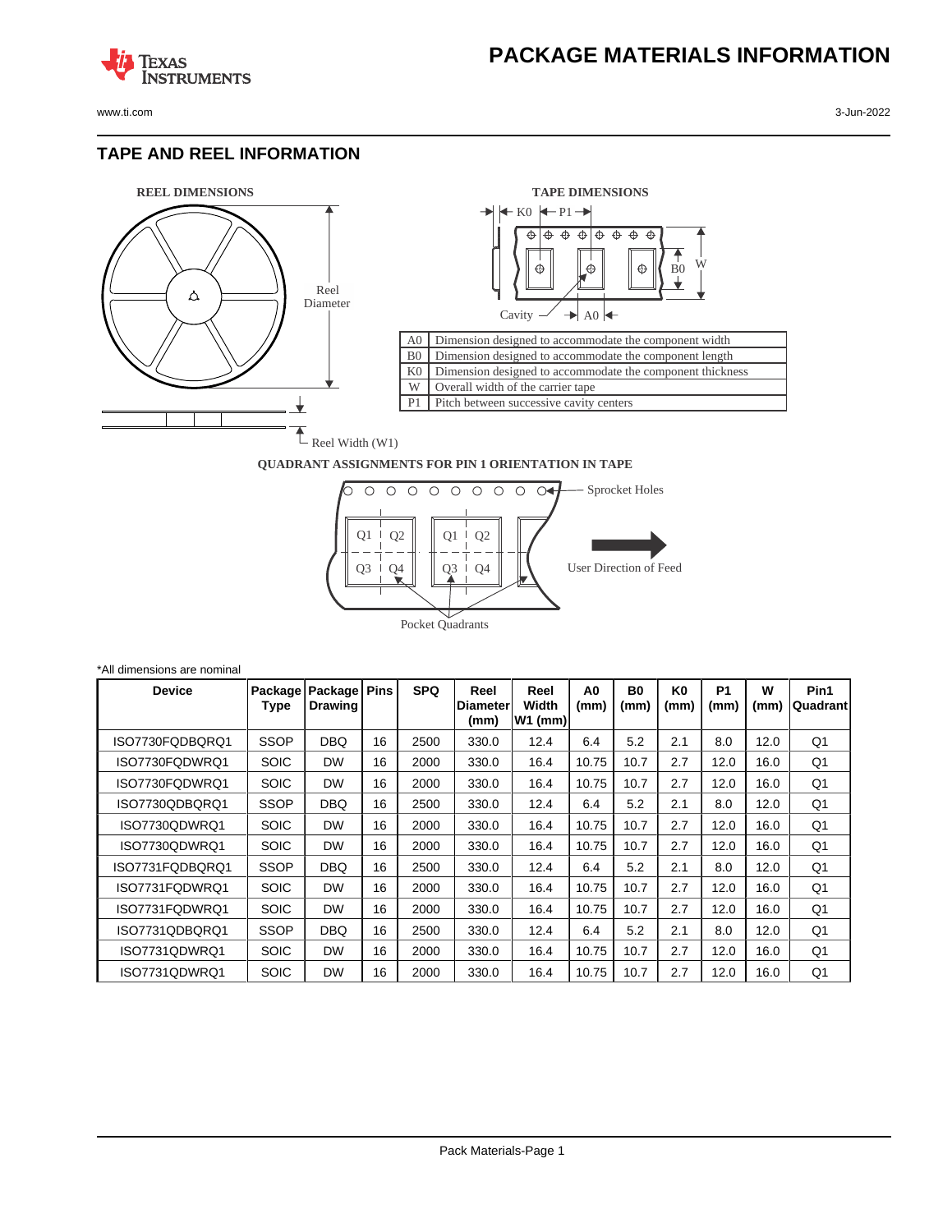

www.ti.com 3-Jun-2022

# **PACKAGE MATERIALS INFORMATION**



| All dimensions are nominal |              |                        |             |            |             |            |             |
|----------------------------|--------------|------------------------|-------------|------------|-------------|------------|-------------|
| <b>Device</b>              | Package Type | <b>Package Drawing</b> | <b>Pins</b> | <b>SPQ</b> | Length (mm) | Width (mm) | Height (mm) |
| ISO7730FQDBQRQ1            | <b>SSOP</b>  | <b>DBQ</b>             | 16          | 2500       | 350.0       | 350.0      | 43.0        |
| ISO7730FODWRO1             | <b>SOIC</b>  | <b>DW</b>              | 16          | 2000       | 350.0       | 350.0      | 43.0        |
| ISO7730FODWRO1             | <b>SOIC</b>  | <b>DW</b>              | 16          | 2000       | 356.0       | 356.0      | 35.0        |
| ISO7730QDBQRQ1             | <b>SSOP</b>  | <b>DBQ</b>             | 16          | 2500       | 350.0       | 350.0      | 43.0        |
| ISO7730QDWRQ1              | <b>SOIC</b>  | <b>DW</b>              | 16          | 2000       | 356.0       | 356.0      | 35.0        |
| ISO7730QDWRQ1              | <b>SOIC</b>  | <b>DW</b>              | 16          | 2000       | 350.0       | 350.0      | 43.0        |
| ISO7731FQDBQRQ1            | <b>SSOP</b>  | <b>DBQ</b>             | 16          | 2500       | 350.0       | 350.0      | 43.0        |
| ISO7731FQDWRQ1             | <b>SOIC</b>  | <b>DW</b>              | 16          | 2000       | 350.0       | 350.0      | 43.0        |
| ISO7731FQDWRQ1             | <b>SOIC</b>  | <b>DW</b>              | 16          | 2000       | 356.0       | 356.0      | 35.0        |
| ISO7731QDBQRQ1             | <b>SSOP</b>  | <b>DBQ</b>             | 16          | 2500       | 350.0       | 350.0      | 43.0        |
| ISO7731QDWRQ1              | <b>SOIC</b>  | <b>DW</b>              | 16          | 2000       | 350.0       | 350.0      | 43.0        |
| ISO7731QDWRQ1              | <b>SOIC</b>  | <b>DW</b>              | 16          | 2000       | 356.0       | 356.0      | 35.0        |